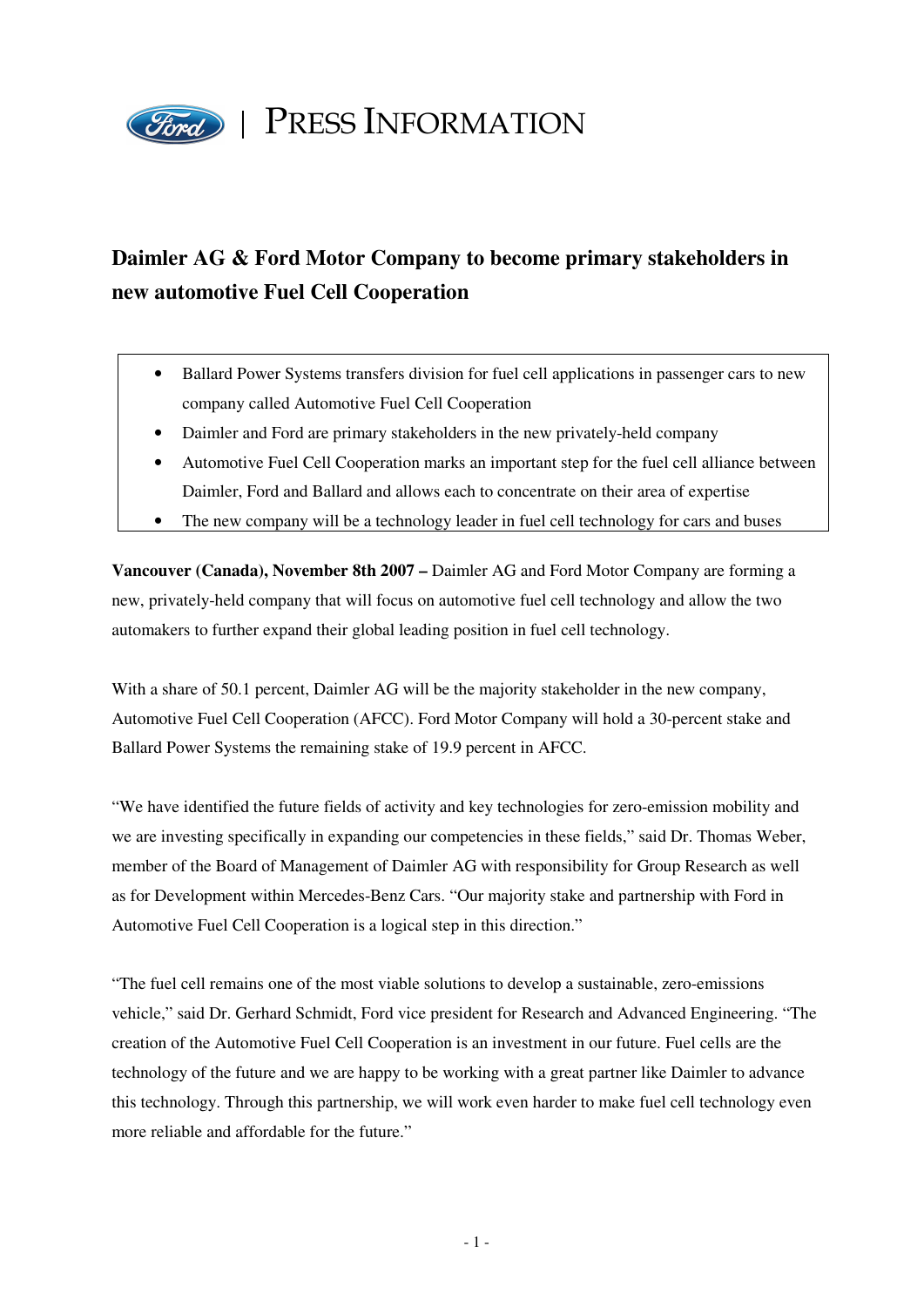

## PRESS INFORMATION

The creation of AFCC will allow Daimler and Ford to concentrate on automotive fuel cell technology while Ballard will emphasize their future efforts on the marketing of non-automotive fuel cell applications.

"Automotive Fuel Cell Cooperation will orient its activities even more intensively to the specific requirements we make on fuel cell stacks," said Prof. Dr. Herbert Kohler, Vice President with responsibility for Advanced Vehicle and Powertrain Engineering and Chief Environmental Officer of the Daimler Group. "With the newly founded company, we strengthen our leading position in the field of fuel cell technology and go full steam ahead in our preparations for the series production of fuel cell cars<sup>"</sup>

Automotive Fuel Cell Cooperation will be managed by Daimler and Ford with their collective 80.1 percent stake in the new company, while Ballard will hold the remaining stake of 19.9 percent. In return, Daimler AG and Ford will retransfer their total stake in Ballard. The new company will employ approximately 150 people.

## **Fuel Cells at Daimler AG**

A pioneer in fuel cell technology, Daimler introduced the world's first fuel cell vehicle in 1994. Today, the company has more than 100 fuel cell vehicles on the road accumulating more than 3.7 million kilometers (2.3 million miles) in everyday operation with customers to date.

## **Fuel Cells Part of a Broader Effort at Ford**

Ford Motor Company currently has a fleet of 30 hydrogen-powered Focus fuel cell vehicles on the road as part of a worldwide, seven-city program to conduct real world testing of fuel cell technology. The 30-car fleet has accumulated more than 965,000 kilometers (600,000 miles) since its inception in 2005.

Ford also is conducting tests with the world's first plug-in hybrid electric vehicle, the Ford Edge with HySeries Drive. The Ford Edge with HySeries Drive uses a series electric drivetrain with an onboard hydrogen fuel cell generator to give the vehicle a range of 225 miles with zero emissions.

Ford currently offers gasoline-electric hybrids including the Escape Hybrid and Mercury Mariner Hybrid. The company will begin production of hybrid versions of the Ford Fusion and Mercury Milan in 2008.

###